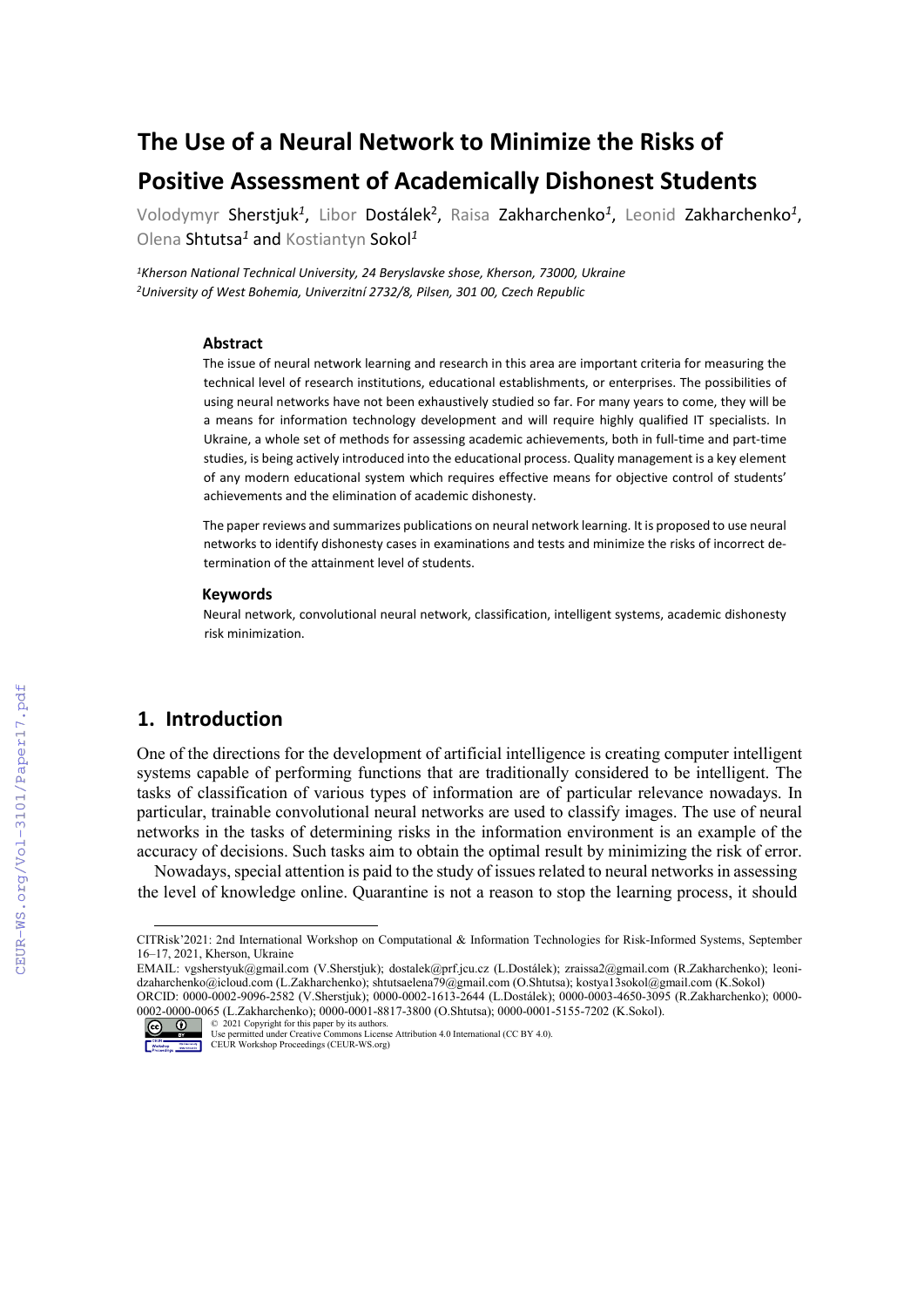not be interrupted. Ukrainian teachers were recommended to switch to the online learning format. When assessing the academic achievements of students, teachers constantly need to confront the dishonesty of some of them. In recent years, high-tech deception has supplanted ordinary cheating. Students are becoming more technologically advanced, and online tutorial videos detailing cunning methods of cheating appear on the Internet almost daily.

In order to minimize the risks of academic dishonesty in determining the attainment level of students, it is necessary to apply intelligent systems.

#### **2. Literature review**

The solution to the problem of neural network learning is reflected in the results of the following studies.

The work [1] describes deep neural network learning, which is complicated by the fact that the distribution of the input data of each layer changes in the learning process, since the parameters of the previous layers change. It is noted that this slows down learning, requiring a lower learning rate and careful initialization of parameters, and makes it difficult to train models with saturating nonlinearities. The authors call this phenomenon an internal covariate shift and solve the problem by normalizing the input data.

The paper [2] describes a method for continuous learning of a neural network. The network grows similarly to a tree to accommodate new classes of data without losing the ability to identify previously trained classes. The authors propose a hierarchical deep neural network with CNN.

The work [3] provides an analysis of the Viola-Jones algorithm for solving the problem of object detection in a static image.

The paper [4] presents a new threading architecture for running QNN on FPGAs. The proposed architecture scales allow taking advantage of multiple FPGA systems better than alternatives. It describes the implementation of support for gated connections that are used in modern networks. It is shown that the proposed architecture allows adding such connections almost free of charge.

In [5], the authors describe the max pooling, i.e. sample-based discretization process. The goal is to reduce the sampling rate of the input representation (image, output matrix of the hidden layer, etc.). This is carried out to facilitate over-fitting by providing an abstracted form of representation. Moreover, it reduces computational costs by reducing the number of parameters to learn and provides basic translation invariance for the internal representation.

Max pooling is done by applying a max filter to (usually) non-overlapping subregions of the initial representation.

The paper [6] provides a brief overview of the achievements in the field of deep learning (DL), starting with the deep neural network (DNN). A convolutional neural network (CNN), a recurrent neural network (RNN), including long short-term memory (LSTM) and gated recurrent units (GRU), autoencoders (AE), and deep belief networks (DBN) are considered.

In [7] the methods and algorithms of neural network learning are described. It is also proposed to organize the step-by-step learning of a neural network, based on adaptive and genetic methods, which has been successfully applied to the convolutional neural network to solve the problem of object classification in the image.

Papers [8-9] give an overview of the current state and prospects for the development of research on machine intelligence and consider both classical and modern models of deep learning.

In [10-12] the values of academic integrity in the educational sphere are described.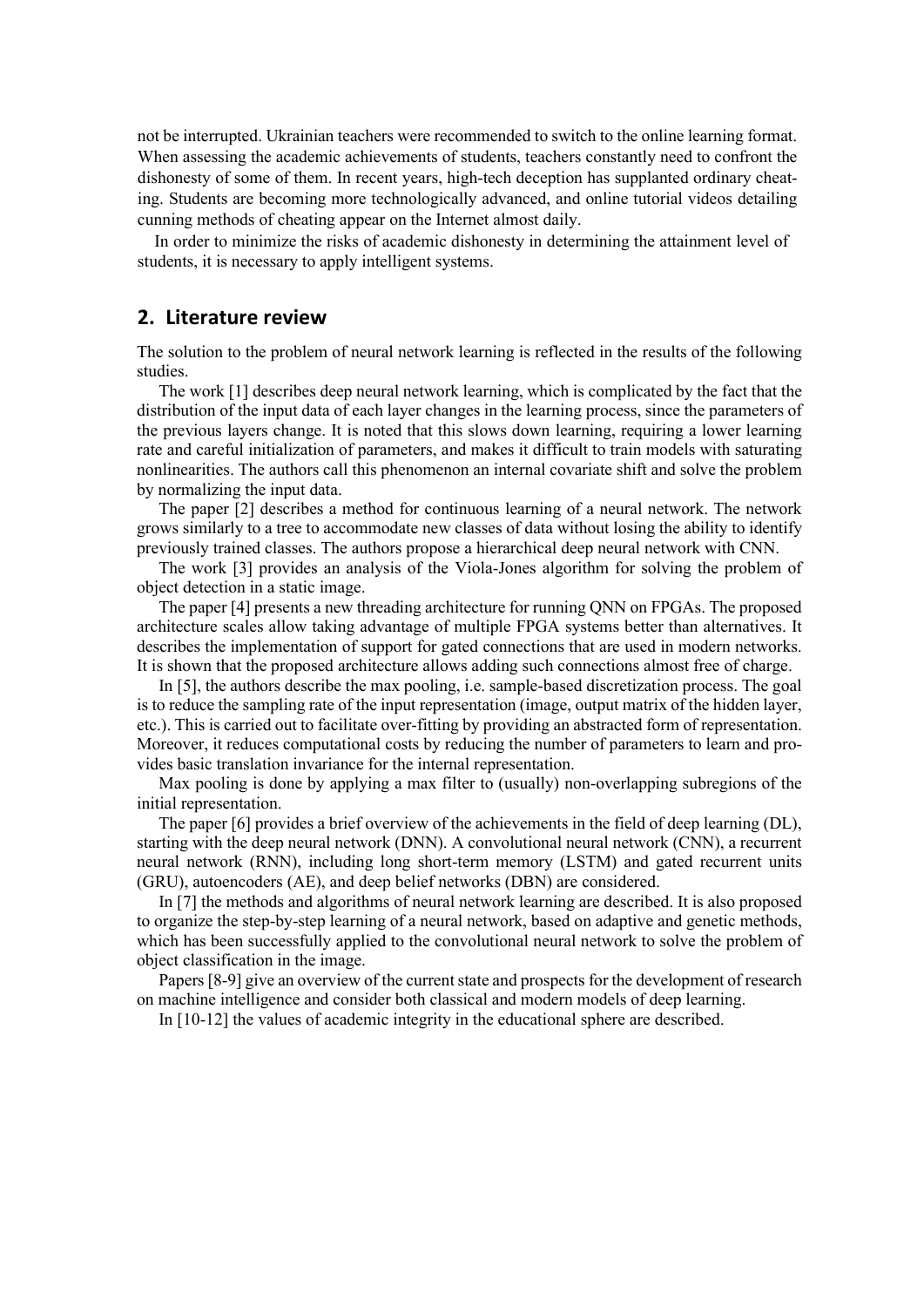For further development of the theory of neural network learning and based on the above analysis of the literature sources, it is proposed to use its capabilities and minimize the risks of positive assessment of academically dishonest students in determining their attainment level. Achieving the desired accuracy will be possible by creating several models that differ in parameters, characteristics, assessment quality, etc.

#### **3. Problem statement**

The pandemic has become a challenge for the entire education system in Ukraine. Distance learning systems make it possible to track student achievements by creating online courses or virtual classes accessible at any time and anywhere in the world where the Internet is available. The main advantage of distance learning over full-time training is, first of all, its convenience. The disadvantages include the occurrence of academic cheating, which is common in our country.

There exist the following ways of academic cheating: passing the procedures of knowledge assessment by fictitious persons; submission or representation of works containing a result of educational or scientific activity with the same content by different persons; writing someone else's variants of tasks at control events; use of a system of hidden signals (sound, gesture, etc.) during group knowledge assessment, tests, etc. providing for the same variants; receiving unauthorized assistance during the performance of those tasks that involve independent work [10].

The main purpose of this study is to create a system that would detect manifestations of dishonesty in the assessment of academic achievements. When organizing distance learning, the device that provides contact between the student and the teacher is a web camera. Images transmitted from the camera can be classified in terms of academic integrity, analyzing the emotions, language, and body language of the student. For minimizing the risk of academic dishonesty in exams, it is possible to use video to monitor their behavior. When people exhibit dishonesty, they are in a stressful, uncomfortable state. To calm themselves, they begin to change positions, perform various movements, etc. Emotions are subjective. It is hard to comment on audio. Specially trained staff is required to listen to, analyze, and comment on entire audio recordings. Further, these comments have to be assessed by a lot of other people because the judgments are subjective. It is very difficult to collect data. Therefore, to detect academic cheating, it is proposed to use the capabilities of the neural network aimed at classifying images concerning academic integrity. There are several criteria for assessing the quality of this work. Most criteria are based on the so-called prediction matrix, denoted by  $c_{ij}$ , the diagonal containing the number of correct predictions [1, 2]. Assuming that  $t_i = \sum_{j=1}^{k} C_{ii}$  is a set of training samples for the class *i*, the most generalized quality criterion is the *accuracy* expressed by the following formula:

$$
accuracy(c) = \frac{\sum_{j=1}^{k} C_{ii}}{\sum_{j=1}^{k} t_i} \epsilon[0,1]
$$
\n(1)

 $\sum_{j=1}^{K} t_i$ <br>One of the problems of accuracy as a quality criterion is the deviation from the class assessment. If one class is more generalized than others, then the simplest way to evaluate any other class with a high score will be its constant classification as generalized [2, 5]. To solve this problem, the average value of accuracy can be used. However, in addition to the classification accuracy criterion, in practice, other quality criteria are also important, namely the speed of assessment and analysis of new images provided to the network, delay of training time, stability, dimension of network architecture, etc.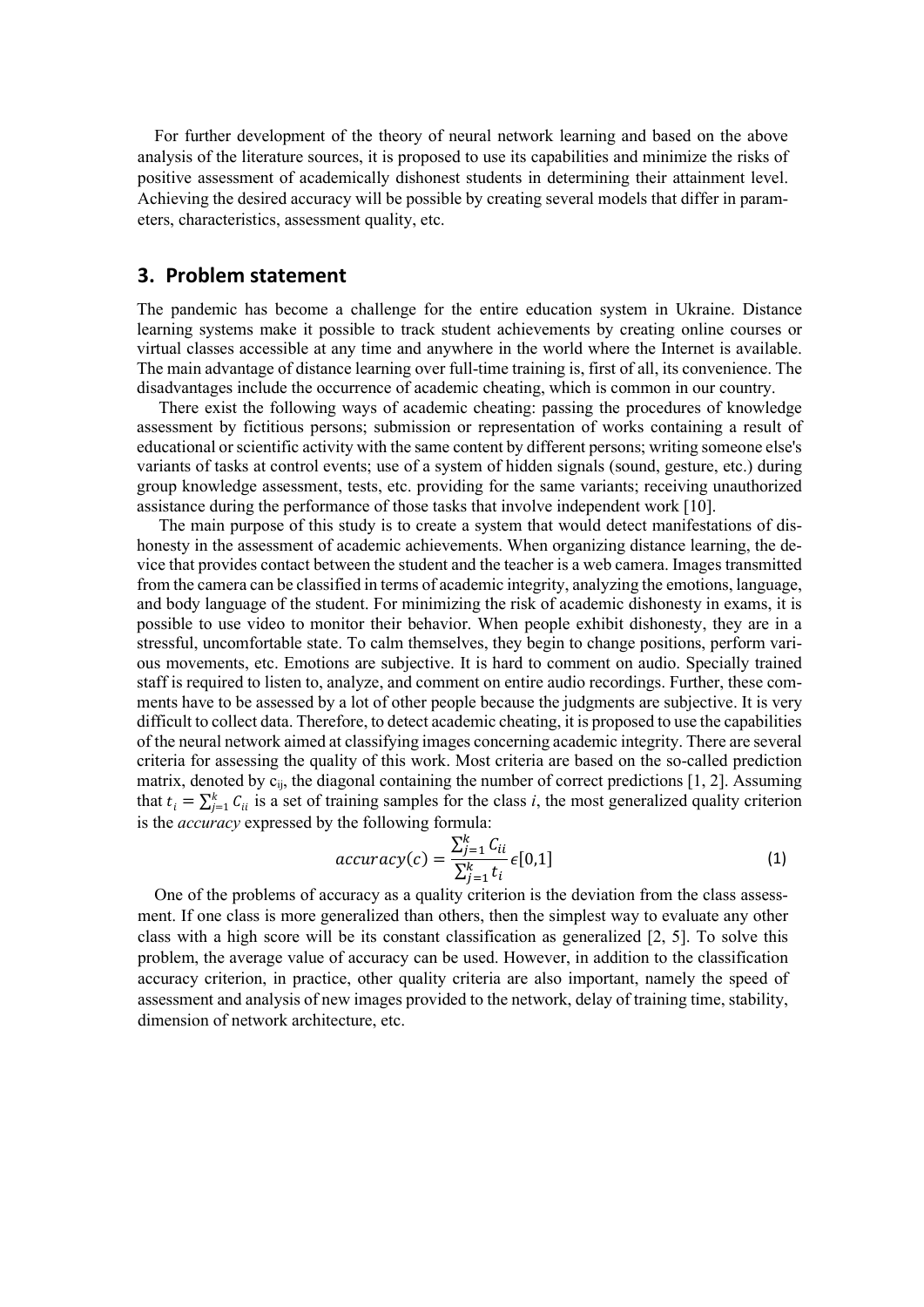## **4. Development of a system to minimize the risk of positive assessment of academically dishonest students**

To detect cheating in determining the attainment level of students the following algorithm was used:

- 1. Converting a frame to a black and white image.
- 2. Selecting a face for analysis.
- 3. Preparing an image for processing by the neural network.
- 4. Classifying student's behavior.

The experiment involved 10 groups of students. The input was a color frame from the student's webcam, which turned into a black and white image. Converting a frame to a black and white image is necessary to eliminate redundant data (color images contain three components (RGB), and black and white pictures have only one).

The facial selection was performed using the Viola-Jones method. The method is based on sliding window technology. That is, a frame that is smaller than the original moves with a certain step on the image, and using a cascade of weak classifiers determines whether there is a face in the window. During image preparation, it is reformatted so that it can be used by a neural network [3].

A convolutional neural network was applied for classification. It uses only a limited matrix of small weights in the convolution operation, which is "moved" throughout the processed layer (at the beginning - directly on the input image), forming after each shift the activation signal for the neuron of the next layer with a similar position. Therefore, for different neurons of the source layer, the same weight matrix is used, which is also called the convolution nucleus. It is interpreted as a graphical encoding of any feature. The next layer, resulting from the operation of convolution of such a weight matrix, shows the presence of the given feature in the processed layer and its coordinates, forming a so-called feature map. Naturally, a convolutional neural network has not only one set of weights but a whole range that encodes the elements of the image (such as lines and arcs at different angles). In this case, such convolution cores are not laid in advance but are formed independently by teaching the network the classical method of inverse uncertainty propagation. The passage of each weight set forms its copy of the feature map making the neural network multi-channel. It should also be noted that when searching the layer with a weight matrix, it is usually moved not a full step, but a short distance. Thus, for example, when the dimension of the weight matrix is  $5 \times 5$ , it is shifted by one or two neurons (pixels) instead of five, so as not to "step" over" the searched feature [4].



**Figure 1:** Neural network model

Output image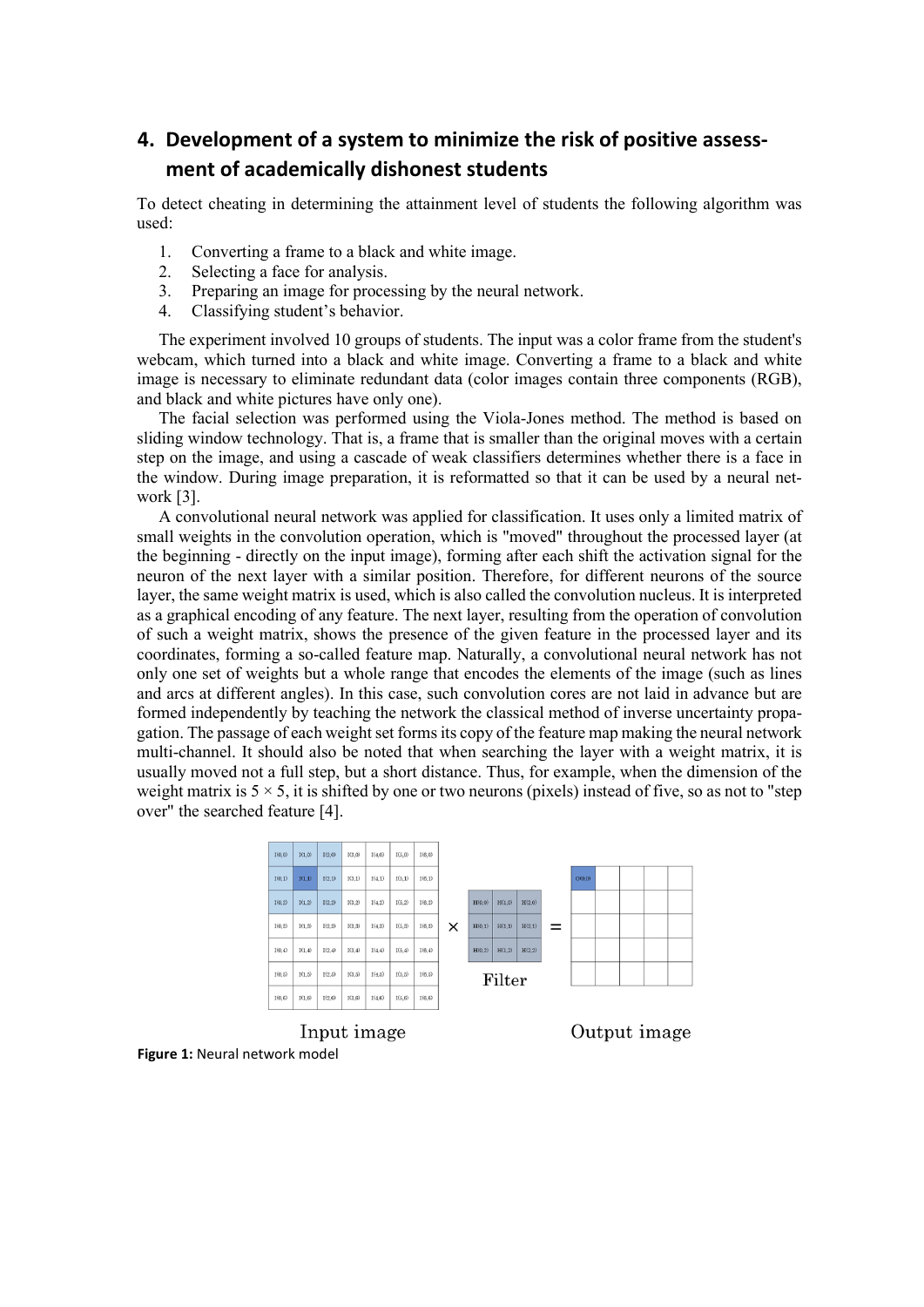Max-pooling reduces the dimensionality of the formed feature maps. In this network architecture, it is considered that information about the presence of the searched feature is more important than accurate knowledge of its coordinates, therefore, the maximum neuron is selected from several neighboring neurons of the feature map and it is taken as one neuron of the compacted feature map of smaller dimensions. Due to this operation, in addition to accelerating further calculations, the network becomes more invariant to the scale of the input image [5].

| 12  | 20  | 30             | $\overline{0}$ |                       |     |    |
|-----|-----|----------------|----------------|-----------------------|-----|----|
| 8   | 12  | $\overline{2}$ | $\overline{0}$ | $2 \times 2$ Max-Pool | 20  | 30 |
| 34  | 70  | 37             |                |                       | 112 | 37 |
| 112 | 100 | 25             | 12             |                       |     |    |

**Figure 2:** Pooling process

The network consists of a large number of layers. After the initial layer (input image), the signal passes through a series of convolution layers, in which the actual convolution and pooling alternate. The alternation of layers allows compiling "feature maps", on each subsequent layer the map decreases in size, but the number of channels increases. In practice, this means the ability to recognize complex hierarchies of features. Normally, after passing several layers, the feature map degenerates into a vector or even a scalar, but hundreds of such feature maps emerge. At the output of the convolution layers of the network, several layers of the neural network (perceptron) are additionally installed, the final feature maps being input [6].



**Figure 3:** Layers of convolutional neural network

To create a system that will control academic integrity, it is necessary that the neural network not only determines the type of emotion through facial expressions but also considers atypical, unnatural human behavior, to the fact that a student is hiding something. For this task, it is proposed to use a role-playing intellectual game, Mafia, to train the neural network. According to the rules, before the start, the participants of the game randomly receive cards that determine their roles: six Civilians and one Sheriff form a peace team, one Mafia Don, and two ordinary Mafia form a mafia team. The goal of the peace team is to find and expel the mafia. Civilians do not have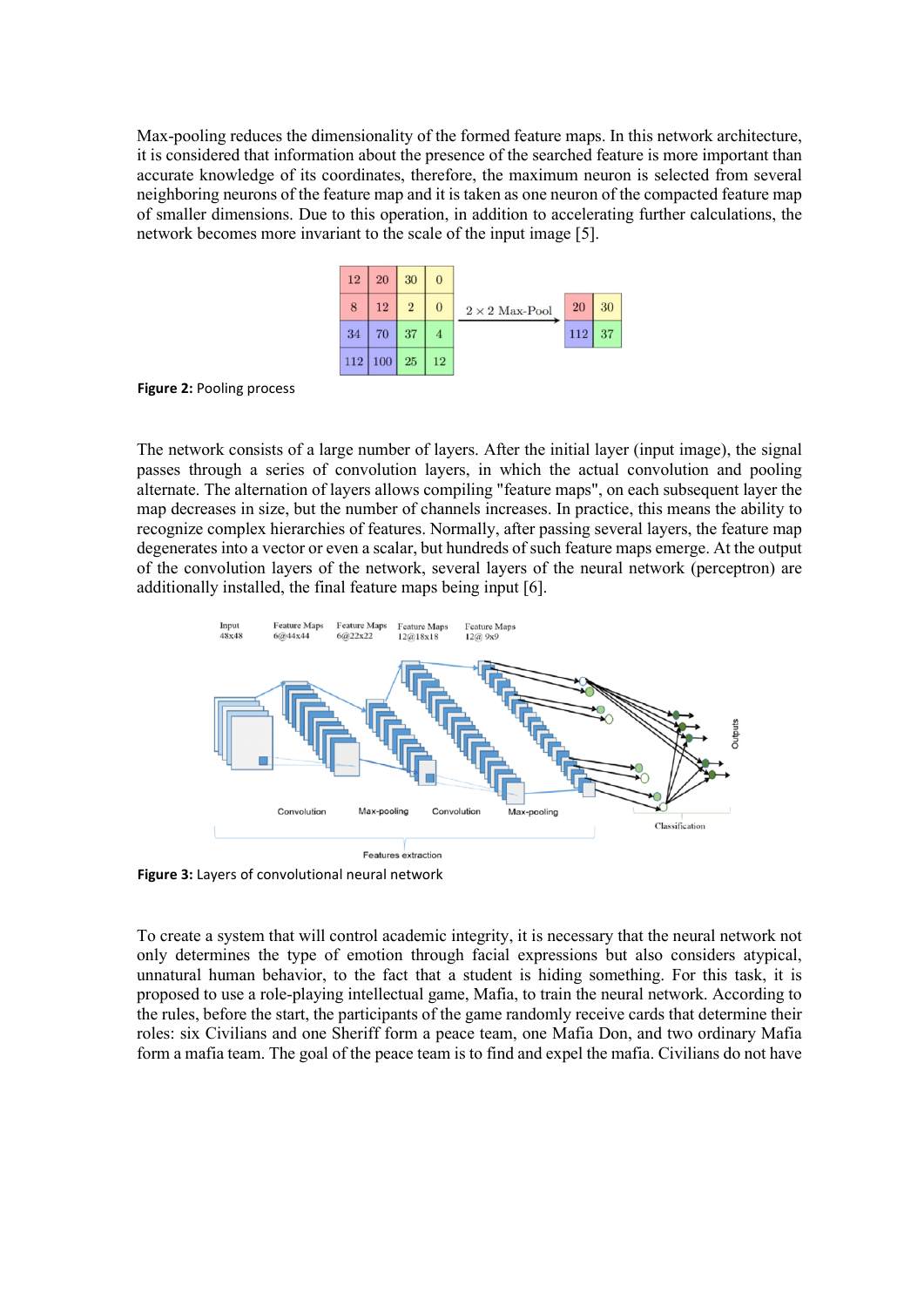any additional information, do not know any roles other than their own, so their behavior is frank, they say only what they see. The Mafia knows each other and all Civilians except the Sheriff, who sometimes forces them to deliberately lie about the role of another player, as their task is to pretend civilians, being no more than six. It is this feature that makes people playing for the Mafia behave unnaturally, they are forced to hide additional information they have for the benefit of the game. The same goes for the Sheriff, who opens one role every game night, but he is already forced to hide from the Mafia. This behavior is similar to the behavior of students who use academically dishonest methods to perform tasks in the exam.

To train the network, it is proposed to choose several sets of Mafia games, that are broadcasted on the Internet on open platforms, such as Twitch and YouTube. To increase the accuracy of the experiment, only tournament games are taken for analysis, where all players feel increased tension and responsibility, which simulates the conditions of passing an important test or exam. Such games are sufficiently available in the following sources: [https://www.youtube.com/channel/](https://www.youtube.com/channel/%20UCZGeFNcc4oVpDPBDlojAplg)  [UCZGeFNcc4oVpDPBDlojAplg](https://www.youtube.com/channel/%20UCZGeFNcc4oVpDPBDlojAplg)[;https://www.twitch.tv/playmafia;](https://www.twitch.tv/playmafia)https://www.twitch.tv/mafpro fi.

This collection is constantly updated, and since the neural network uses individual frames, the information obtained will be more than enough to create data sets. The set of network training games will reveal all the data about the roles of players (see Fig. 4) and the system will be to establish for itself the typical patterns of behavior of players of different teams. In another, training, set, the system itself will determine the roles of each player (see Fig. 5). For less load on the system, a classification will be used that divides the image into 2 types: those that show natural and unnatural manifestations.



**Figure 4:** Example of a game window with open roles



**Figure 5:** Example of a game window with hidden roles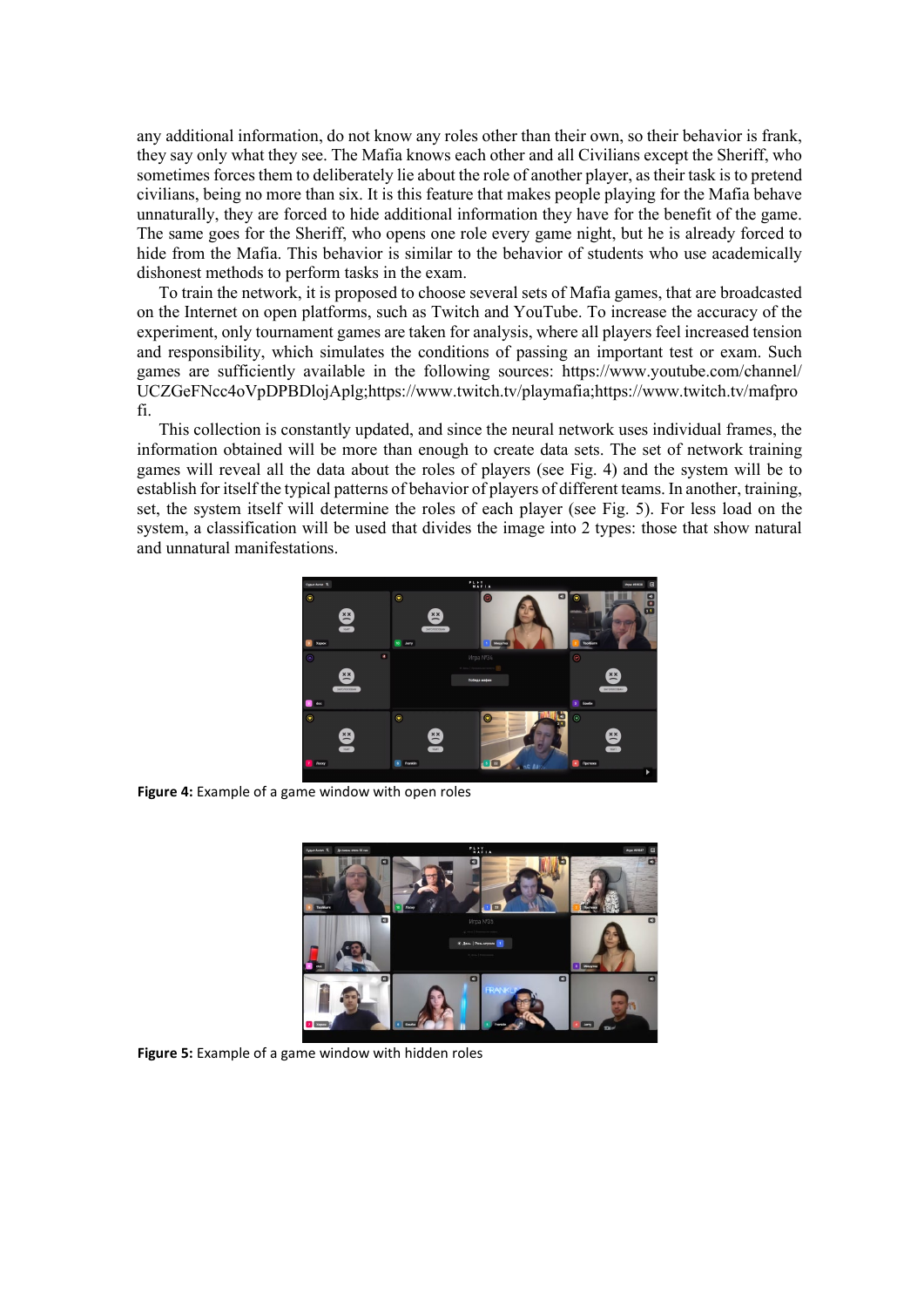#### **5. Experiment and Results**

To carry out the experiment, a software product was developed in an integrated Python environment using standard Keras library methods. To achieve the desired accuracy in a neural network learning for video recognition of students' normal behavior and that showing signs of academic dishonesty in the exams, two models were created that differed in the input data.

Characteristics of the parameters of the first model can be seen below (see Fig. 6).

| Model: "sequential"                              |              |                       |         |
|--------------------------------------------------|--------------|-----------------------|---------|
| Layer (type)                                     | Output Shape |                       | Param # |
| conv2d (Conv2D)                                  |              | (None, 148, 148, 256) | 7168    |
| conv2d 1 (Conv2D)                                |              | (None, 146, 146, 192) | 442560  |
| max pooling2d (MaxPooling2D) (None, 29, 29, 192) |              |                       | ø       |
| conv2d_2 (Conv2D)                                |              | (None, 27, 27, 192)   | 331968  |
| dropout (Dropout)                                |              | (None, 27, 27, 192)   | a       |
| conv2d 3 (Conv2D)                                |              | (None, 25, 25, 144)   | 248976  |
| conv2d 4 (Conv2D)                                |              | (None, 23, 23, 108)   | 140076  |
| conv2d 5 (Conv2D)                                |              | (None, 21, 21, 81)    | 78813   |
| max pooling2d 1 (MaxPooling2 (None, 4, 4, 81)    |              |                       | ø       |
| flatten (Flatten)                                | (None, 1296) |                       | a       |
| dense (Dense)                                    | (None, 192)  |                       | 249024  |
| dense 1 (Dense)                                  | (None, 108)  |                       | 20844   |
| dense 2 (Dense)                                  | (None, 81)   |                       | 8829    |
| dropout 1 (Dropout)                              | (None, 81)   |                       | ø       |
| dense 3 (Dense)                                  | (None, 6)    |                       | 492     |

Total params: 1,528,750<br>Trainable params: 1,528,750

Non-trainable params: 0

**Figure 6:** Characteristics of the model parameters

The model created from the very beginning had a very large number of parameters and did not provide a high performance. The evaluation of the model results for the fulfillment of the conditions given in the task can be checked by the model prediction function (see Fig. 7):

282/282 [=============================] - 30s 107ms/step - loss: 0.5600 - accuracy: 0.8661 [0.5600427985191345, 0.8661110997200012]

**Figure 7: Performance of the model** 

To obtain a high result, it is proposed to change not only the number of parameters but also to change certain parameters of the layers to minimize the risk of neural network overlearning. In the process of learning, the weights of the neural network were adjusted so that the network converted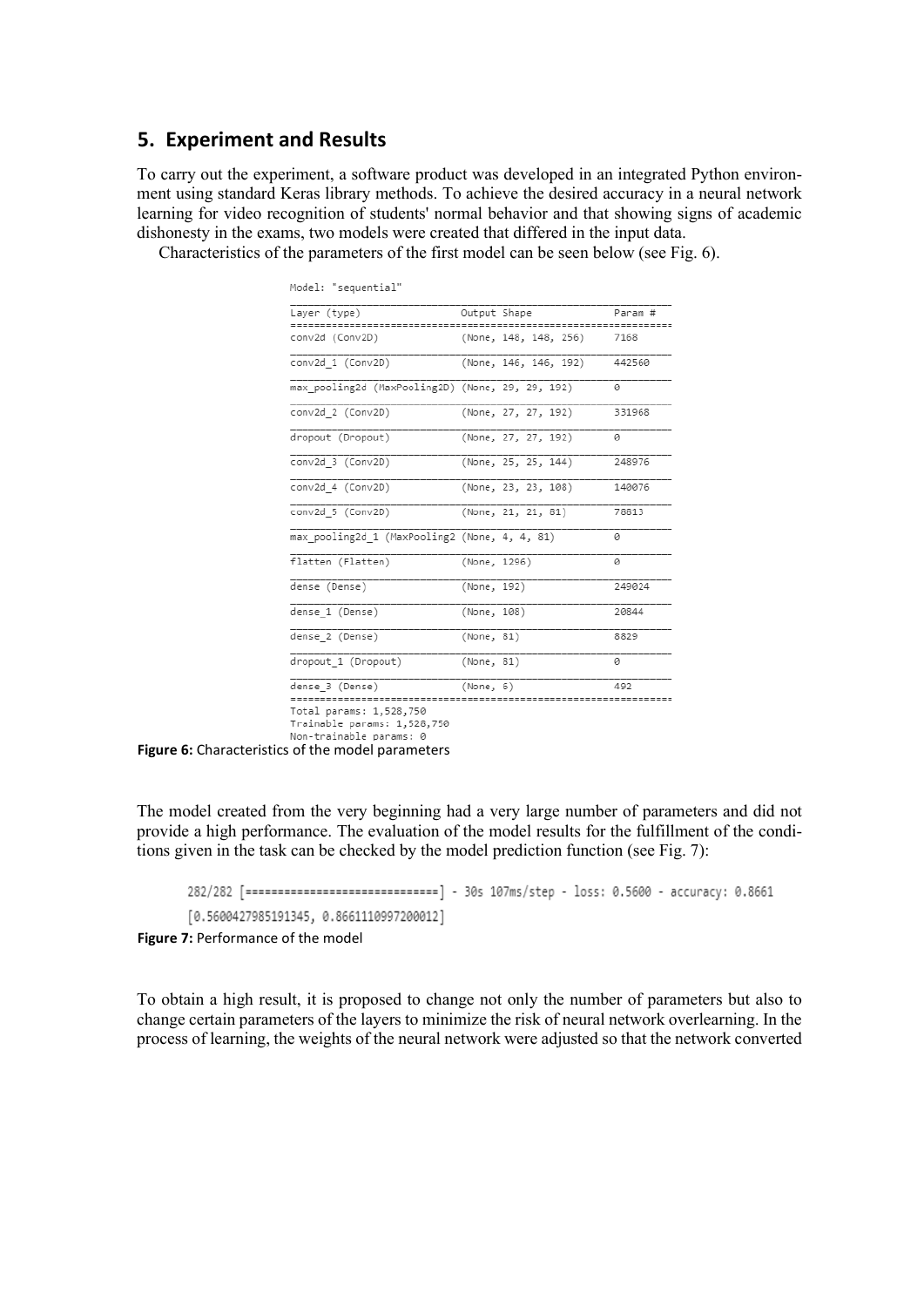the inputs to the desired outputs, respectively, between the dependencies found in the learning data.

The model prediction function, which uses test data for verification, has shown that the model is able to establish that the image belongs to the appropriate category. The model can distinguish them, use them in forecasting, and therefore completely performs the task set.

To achieve the best results, a model was created where the input data is taken only from tournament games. When plotting graphs, it can be seen how changing the characteristics of the created models affected the change in the quality of the prediction.

The model created from the beginning had the following form (see Fig. 8).

| Layer (type)                                     | Output Shape |                           | Param #                     |
|--------------------------------------------------|--------------|---------------------------|-----------------------------|
| ----------------------------<br>conv2d (Conv2D)  |              | <br>(None, 148, 148, 200) | . = = = = = = = = =<br>5600 |
| conv2d 1 (Conv2D)                                |              | (None, 146, 146, 180)     | 324180                      |
| max pooling2d (MaxPooling2D) (None, 29, 29, 180) |              |                           | ø                           |
| conv2d 2 (Conv2D)                                |              | (None, 27, 27, 150)       | 243150                      |
| dropout (Dropout)                                |              | (None, 27, 27, 150)       | 0                           |
| conv2d 3 (Conv2D)                                |              | (None, 25, 25, 150)       | 202650                      |
| conv2d 4 (Conv2D)                                |              | (None, 23, 23, 100)       | 135100                      |
| conv2d 5 (Conv2D)                                |              | (None, 21, 21, 80)        | 72080                       |
| flatten (Flatten)                                |              | (None, 35280)             | ø                           |
| dense (Dense)                                    | (None, 200)  |                           | 7056200                     |
| dense 1 (Dense)                                  | (None, 100)  |                           | 20100                       |
| dense 2 (Dense)                                  | (None, 80)   |                           | 8080                        |
| dropout 1 (Dropout)                              | (None, 80)   |                           | 0                           |
| dense 3 (Dense)                                  | (None, 6)    |                           | 486                         |

Trainable params: 8,067,626

Non-trainable params: 0

**Figure 8:** Characteristics of the first model

It is seen that the determination of a large number of parameters does not guarantee high performance (see Fig. 9).

The second model that was used had more than 5 times fewer parameters. This reduced the risk of overlearning but certainly did not help eliminate it.

It was suggested to change certain parameters of the layers to correct the results. To do this, an additional Dropout layer was added, and the L2-regularization method was used [7-9].

Moreover, it was proposed to use the method of data expansion to create additional images from existing ones and to expand the working sample. Theoretically, this should have helped the model learn better.

The second model had the following form (see Fig. 10).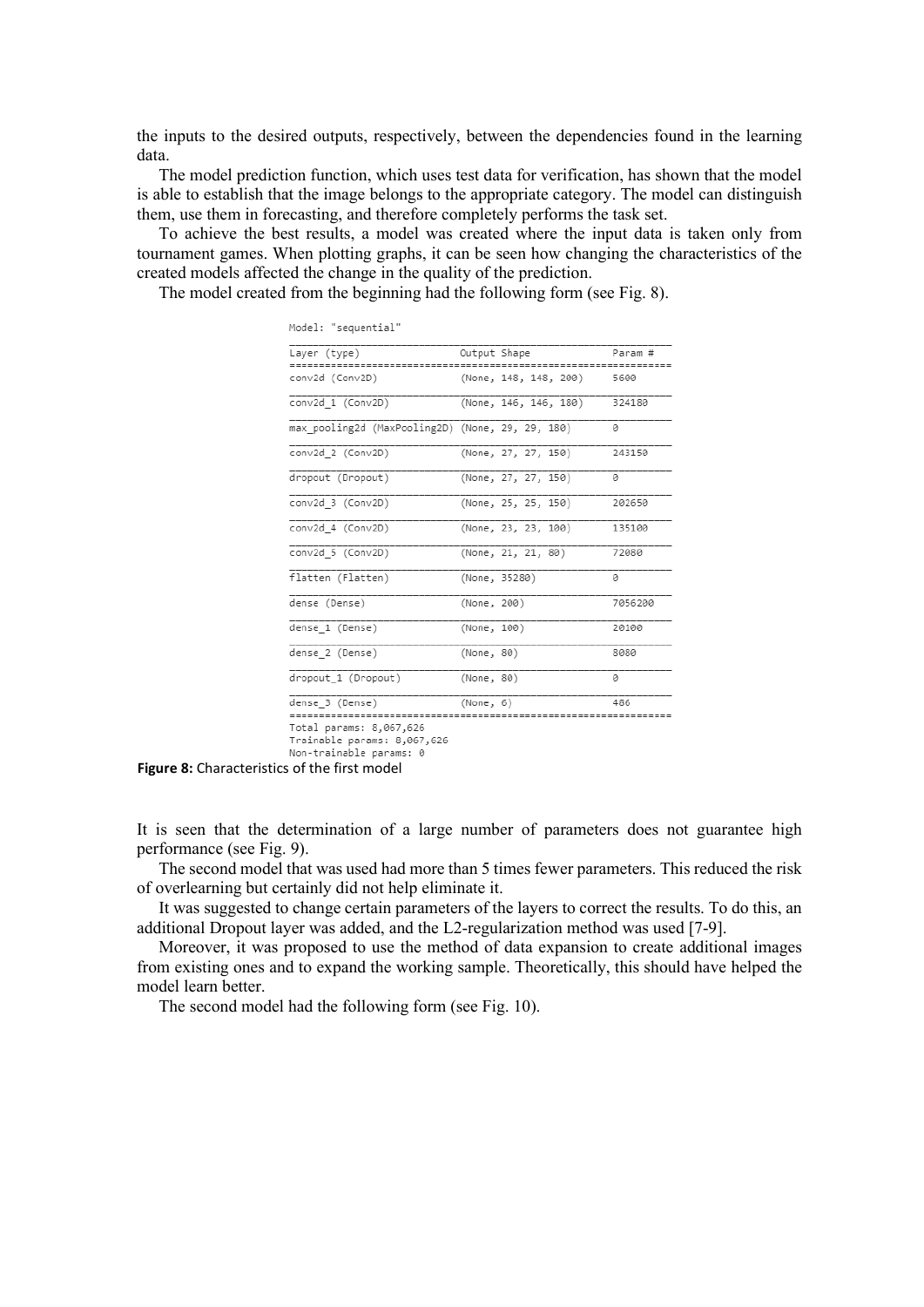

**Figure 9:** Accuracy and loss graphs for the first model

| Model: "sequential 5"                            |              |                       |         |
|--------------------------------------------------|--------------|-----------------------|---------|
| Layer (type)                                     | Output Shape |                       | Param # |
| conv2d 28 (Conv2D)                               |              | (None, 148, 148, 256) | 7168    |
| conv2d 29 (Conv2D)                               |              | (None, 146, 146, 192) | 442560  |
| max pooling2d 10 (MaxPooling (None, 29, 29, 192) |              |                       | 0       |
| conv2d 30 (Conv2D)                               |              | (None, 27, 27, 192)   | 331968  |
| conv2d_31 (Conv2D)                               |              | (None, 25, 25, 144)   | 248976  |
| conv2d_32 (Conv2D)                               |              | (None, 23, 23, 108)   | 140076  |
| conv2d 33 (Conv2D)                               |              | (None, 21, 21, 81)    | 78813   |
| max pooling2d 11 (MaxPooling (None, 4, 4, 81)    |              |                       | ø       |
| flatten 5 (Flatten)                              | (None, 1296) |                       | ø       |
| dense 17 (Dense)                                 | (None, 192)  |                       | 249024  |
| dense 18 (Dense)                                 | (None, 108)  |                       | 20844   |
| dense 19 (Dense)                                 | (None, 81)   |                       | 8829    |
| dropout 7 (Dropout)                              | (None, 81)   |                       | 0       |
| dense 20 (Dense)                                 | (None, 6)    |                       | 492     |
| Total narame: 1 528 750                          |              |                       |         |

Total params: 1,528,750<br>Trainable params: 1,528,750<br>Non-trainable params: 0<br>**Figure 10:** Characteristics of the second model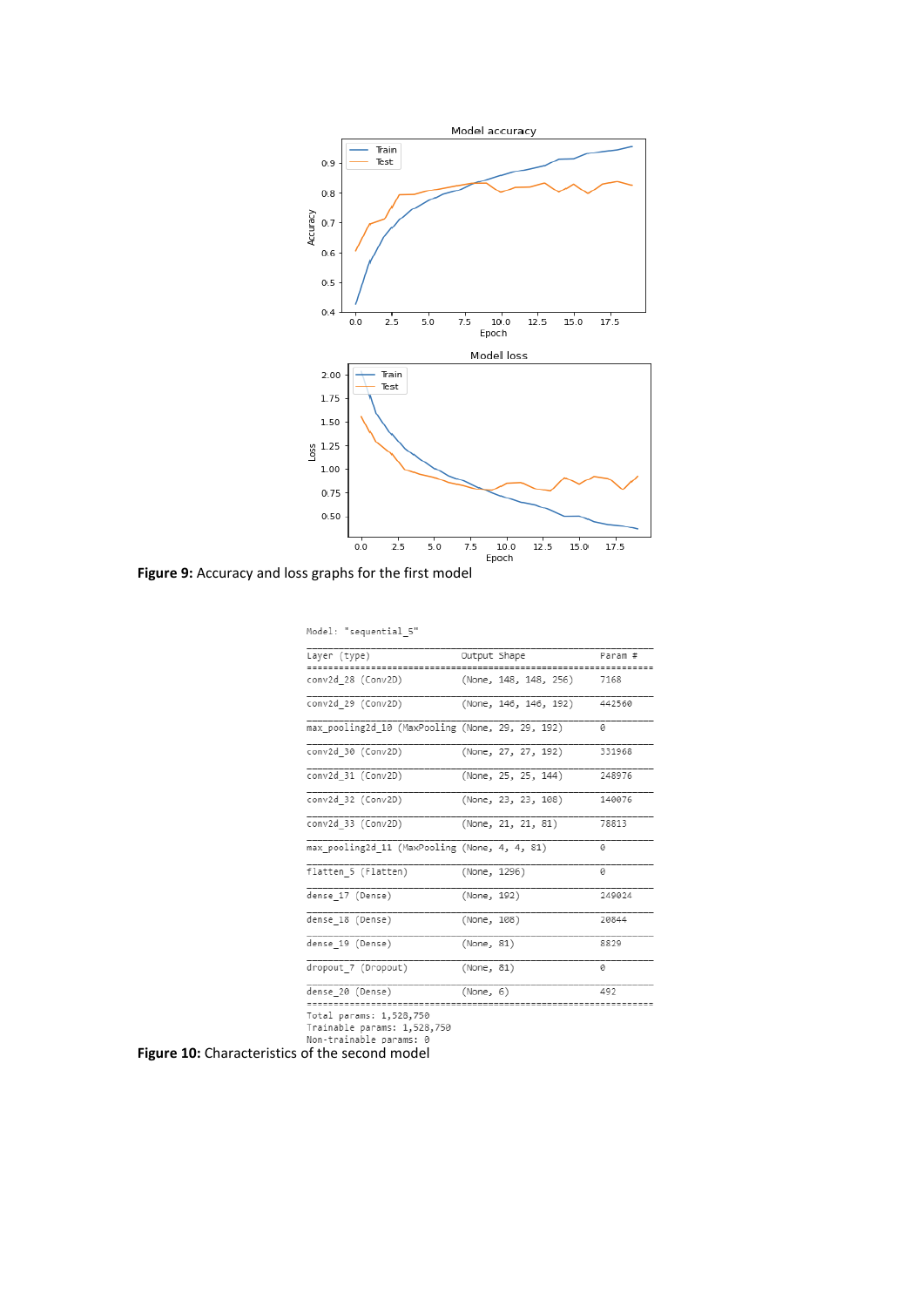The developed software product is guided by a certain logic in its operation. First, the user specifies the folders where the training and test data sets are located. This is necessary if it is required to retrain the model again to see all the learning outcomes. Fig. 11 shows the learning process.

Epoch 1/20 - 2/307 [................................] - ETA: 1:08 - loss: 6.8554 - accuracy: 0.2031WARNING:tensorflow:Callbacks method `on\_train\_<br>batch\_end` is slow compared to the batch time (batch time: 0.1020s vs `on\_train\_batch\_e 53 Epoch 2/20 -------------------] - 159s 517ms/step - loss: 1.0624 - accuracy: 0.5938 - val\_loss: 0.8001 - val\_accuracy: 0.71 307/307 [=======  $17$ Epoch 3/20 307/307 [=============================] - 154s 500ms/step - loss: 0.8968 - accuracy: 0.6762 - val\_loss: 0.7199 - val\_accuracy: 0.72 93

**Figure 11:** Learning process of the model

The methods used helped to get better results. As in the case of the first model, the result of the classification accuracy on the training set is about 93%, but the result of checking test data without significant shifts is close to 86.5%, which is an excellent performance indicator.



Figure 12: Accuracy and loss graphs for the second model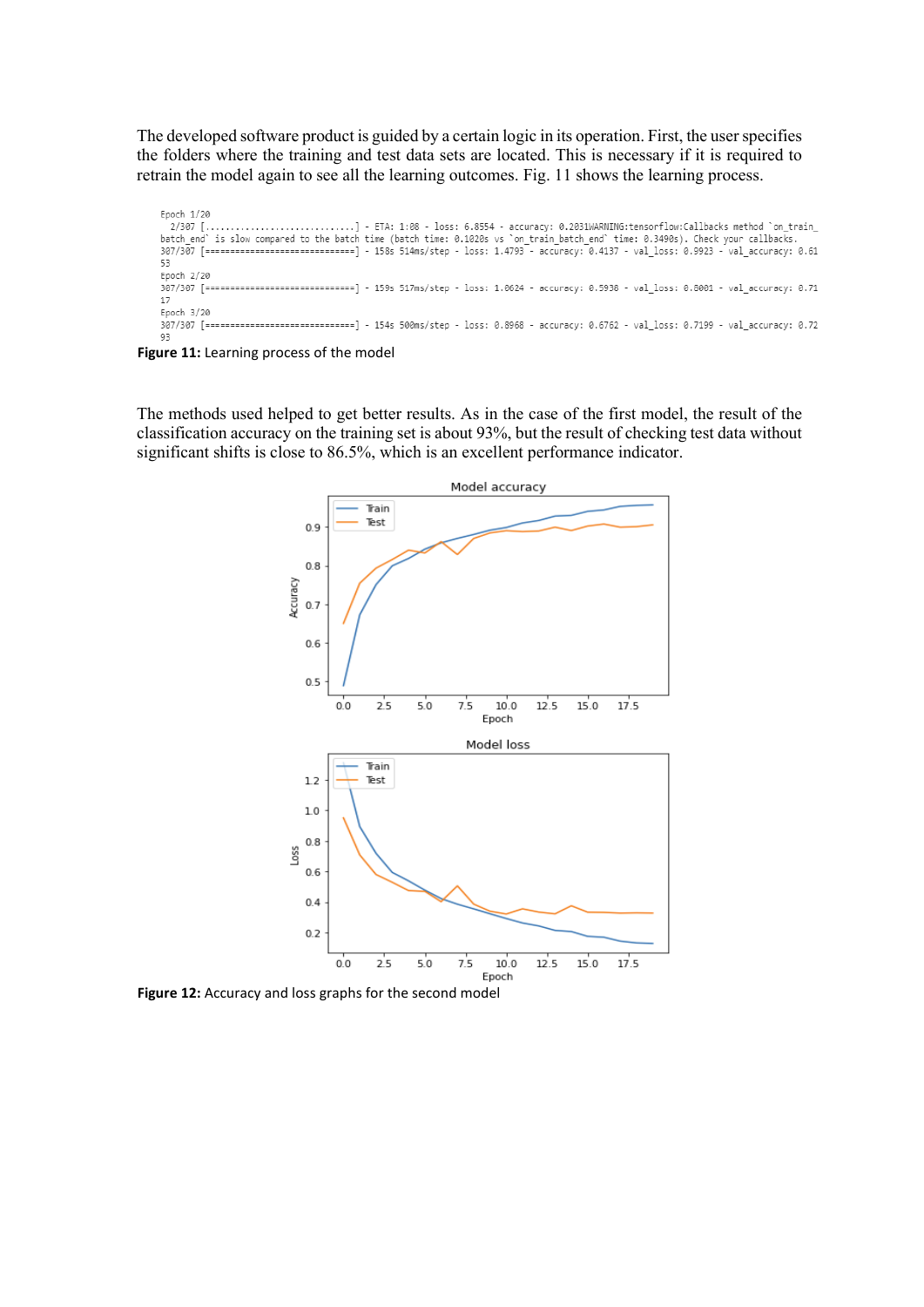The program shows the loss and accuracy in each learning epoch. Herewith, the accuracy for training and test data is differentiated. This helps to understand whether the model is moving in the right direction when learning.

The results of training data are presented in Fig. 13.

As a result of the experiment, images were selected with chosen individuals who were cheating during the exam. It is important to note that, although the image in terms of logic may belong to several classes at the same time, test and training sets contain only one image ratio - class.

The accuracy of the model is quite high, but errors are possible. However, this is a fairly accurate classification that will minimize the risk of positive evaluation of academically dishonest students.



**Figure 13:** Classification of images

#### **6. Conclusions**

The research of neural networks is one of the most promising areas today since in the future they will be used almost everywhere, including various fields of science and technology, as they can greatly facilitate work and sometimes secure people.

The paper considers the problems of academic dishonesty in the educational sphere. In our country, the issue of combatting academic dishonesty is urgent. This work aims to use modern information technology to minimize the risk of positive assessment of academically dishonest students. As it is known, academic cheating is the behavior of students including the use of unauthorized materials, information, or other aids for fraudulent personal purposes in the course of performing educational tasks. An intelligent information system was developed to counteract large-scale academic dishonesty. A convolutional neural network was created. As a database for neural network learning, it was proposed to use sets of Mafia games that are broadcasted on the Internet on open platforms, such as Twitch and YouTube.

The performance of the neural network is estimated to be satisfactory. According to the results of the work processes, graphs showing the software performance evolution were presented. In the learning process, the weights of the neural network were adjusted so that the network converted the inputs to the desired outputs, respectively, between the dependencies found in the training data.

To improve the performance for the second model, the layer parameters were changed, an additional Dropout layer was added and the L2-regularization method was applied. The data extension method was used to create additional images from existing ones and the working sample was expanded. To increase the accuracy of the experiment, only tournament games were taken into account. The methods used helped improve the results. Overlearning was almost negligible.